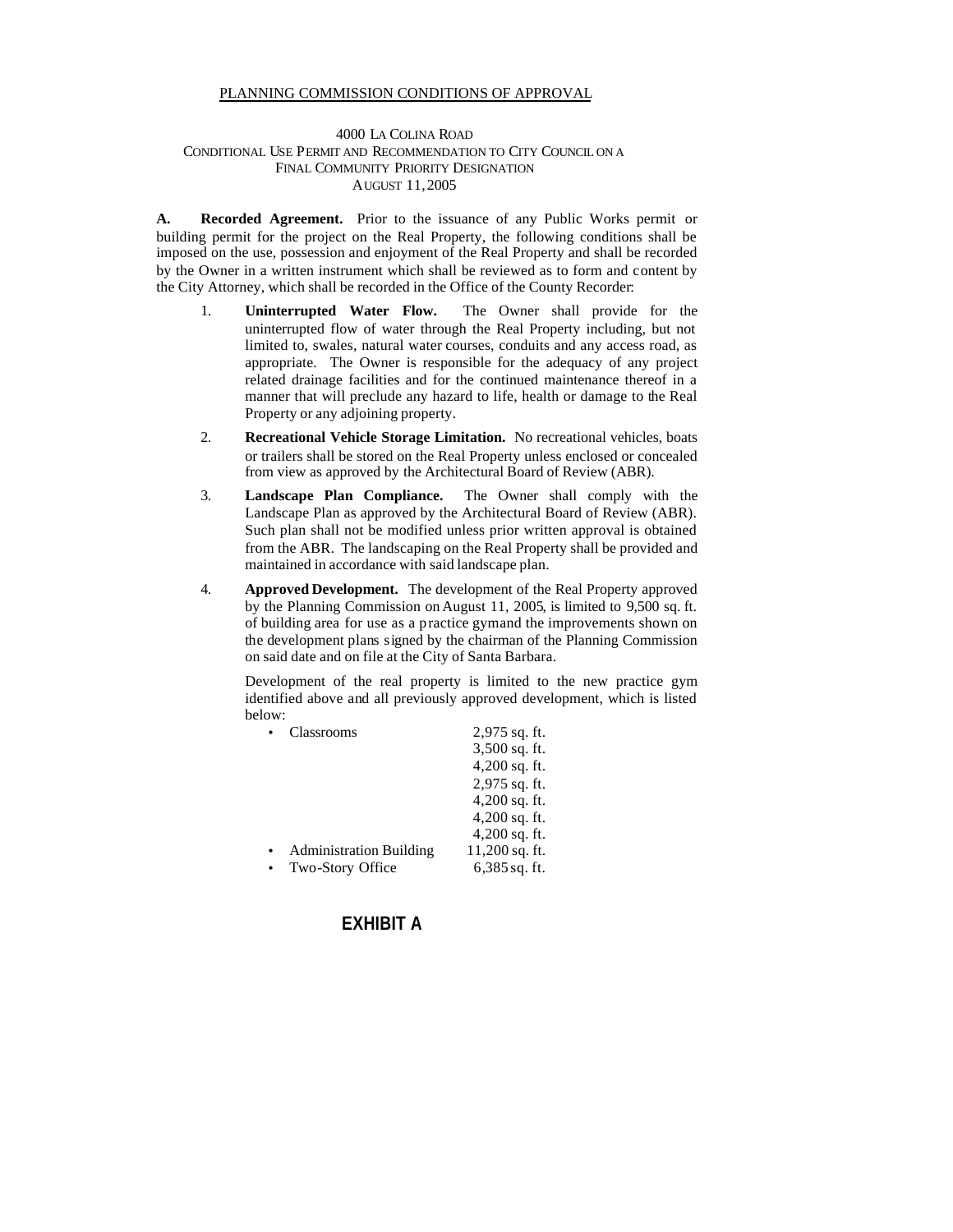PLANNING COMMISSION CONDITIONS OF APPROVAL 4000 LA COLINA ROAD AUGUST 5, 2005

PAGE 2 OF 7

| • Chapel                        | $800$ sq. ft.    |
|---------------------------------|------------------|
| • Gymnasium                     | $15,862$ sq. ft. |
| <b>Existing Buildings Total</b> | $60,497$ sq. ft. |

- Multi-Purpose Football Field
- Outdoor Basketball Courts
- Three Tennis Courts
- 5. **Lighting.** Exterior lighting, where provided, shall be consistent with the City's Lighting Ordinance. No floodlights shall be allowed. Exterior lighting shall be directed toward the ground.

**B. Design Review.** The fo llowing is subject to the review and approval of the Architectural Board of Review (ABR):

- 1. **Lighting.** Exterior lighting, where provided, shall be consistent with the City's Lighting Ordinance. No floodlights shall be allowed. Lighting shall be directed toward the ground.
- 2. **Screened Check Valve/Backflow.** The check valve or anti-backflow devices for fire sprinkler (and irrigation) systems shall be provided in a location screened from public view or included in the exterior wall of the building.

**C. Public Works Submittal Prior to Building or Public Works Permit Issuance.**  The Owner shall submit the following or evidence of completion of the following to the Public Works Department prior to the issuance of a Building or Public Works Permit for the project:

- 1. **Street Improvement Plans.** Building plans for construction of improvements along the subject property road frontage on La Colina Road. As determined by the Public Works Department, the improvements shall include removal of existing damaged City standard sidewalk and replace with City standard sidewalk, remove damaged curb and install City standard curb, install a City standard curb cut (access ramp) across from the access ramp on the southwest corner or Pesetas Lane and La Colina Road, install a ladder-type (at 5-foot intervals) crosswalk with bars painted yellow, crosswalk signage on both sides of La Colina Road, driveway apron modified to meet Title 24 requirements, crack seal to the centerline of the street, drainage system, any contractor stamps and/or survey monuments shall be preserved and/or reset per the direction of the Public Works Department, and provide adequate positive drainage. The building plans shall be prepared by a registered civil engineer or licensed architect and reviewed and signed by the City Engineer.
- 2. **Best Management Practices Required.** Construction Best Management Practices (BMPs) shall address water quality through the use of BMPs as approved by the City Building Official.

**Deleted:** AUGUST 3,2005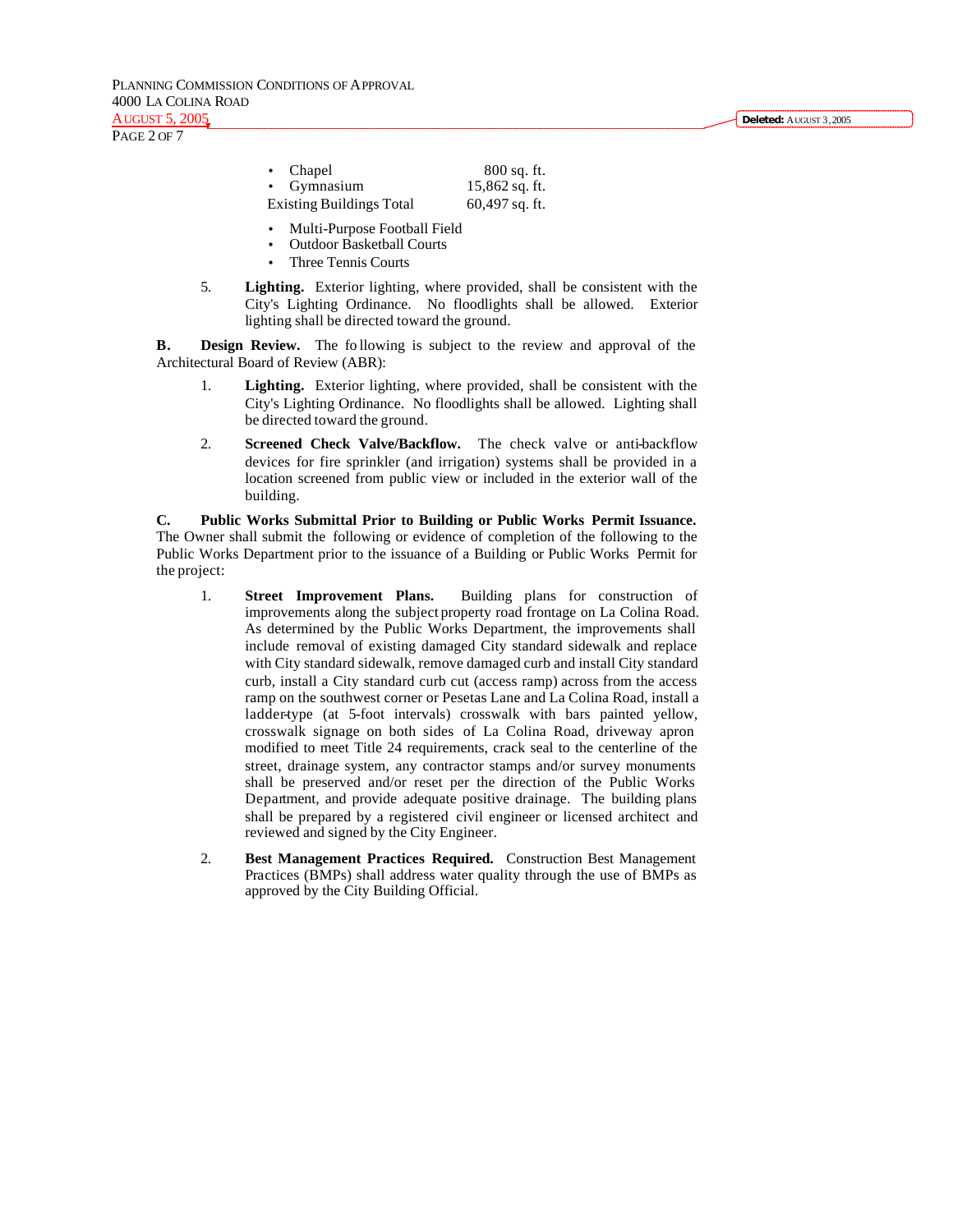3. **Permitting of Existing Water Well.** Owner shall apply for and obtain a well permit from the City of Santa Barbara pursuant to Chapter 14.32 of the Municipal Code for the existing water well on the Real Property.

**D. Building Permit Plan Requirements.** The following requirements shall be incorporated into the construction plans submitted to the Building and Safety Division with applications for building permits. All of these construction requirements shall be carried out in the field and completed prior to the issuance of a Certificate of Occupancy:

- 1. **Design Review Requirements Included on Plans:** Plan submitted for building permits shall show all design elements, as approved by Architectural Board of Review, outlined in Section B above.
- 2. **Unanticipated Archaeological Resources Contractor Notification.** Prior to the start of any vegetation or paving removal, demolition, trenching or grading, contractors and construction personnel shall be alerted to the possibility of uncovering unanticipated subsurface archaeological features or artifacts associated with past human occupation of the parcel. If such archaeological resources are encountered or suspected, work shall be halted immediately, the City Environmental Analyst shall be notified and an archaeologist from the most current City Qualified Archaeologists List shall be retained by the applicant. The latter shall be employed to assess the nature, extent and significance of any discoveries and to develop appropriate management recommendations for archaeological resource treatment, which may include, but are not limited to, redirection of grading and/or excavation activities, consultation and/or monitoring with a Barbareño Chumash representative from the most current City qualified Barbareño Chumash Site Monitors List,

If the discovery consists of possible human remains, the Santa Barbara County Coroner shall be contacted immediately. If the Coroner determines that the remains are Native American, the Coroner shall contact the California Native American Heritage Commission. A Barbareño Chumash representative from the most current City Qualified Barbareño Chumash Site Monitors List shall be retained to monitor all further subsurface disturbance in the area of the find. Work in the area may only proceed after the Environmental Analyst grants authorization.

If the discovery consists of possible prehistoric or Native American artifacts or materials, a Barbareño Chumash representative from the most current City Qualified Barbareño Chumash Site Monitors List shall be retained to monitor all further subsurface disturbance in the area of the find. Work in the area may only proceed after the Environmental Analyst grants authorization.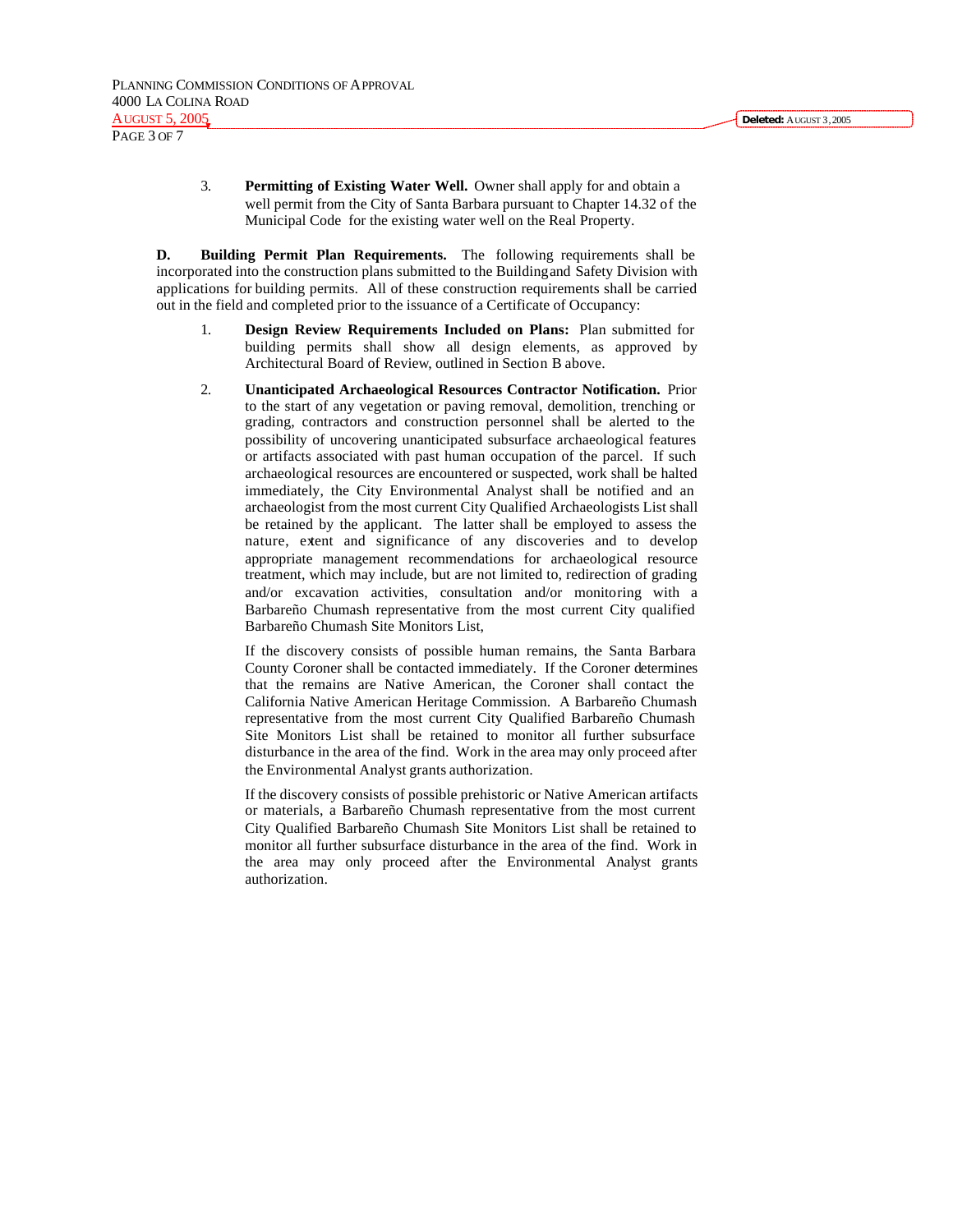- 3. **Fire Sprinkler System.** A fire sprinkler system shall be provided.
- 4. **Construction-Related Truck Trips.** Construction-related truck trips shall not be scheduled during peak hours (7:00 a.m. to 9:00 a.m. and 4:00 p.m. to 6:00 p.m.) to help reduce truck traffic on adjacent streets and roadways.
- 5. **Construction Related Traffic Routes.** The route of construction-related traffic shall be established to minimize trips through surrounding residential neighborhoods, subject to approval by the Transportation Operations Manager.
- 6. **Construction Hours.** Construction (including preparation for construction work) is prohibited Monday through Friday before 8:00 a.m. and after 5:00 p.m., and all day on Saturdays, Sundays and holidays observed by the City of Santa Barbara as shown below:

| New Year's Day                | January $1^{st*}$                    |
|-------------------------------|--------------------------------------|
| Martin Luther King's Birthday | 3 <sup>rd</sup> Monday in January    |
| Presidents' Day               | 3 <sup>rd</sup> Monday in February   |
| Memorial Day                  | Last Monday in May                   |
| Independence Day              | July $4^{\text{th}_{\text{*}}}$      |
| Labor Day                     | 1 <sup>st</sup> Monday in September  |
| Thanksgiving Day              | 4 <sup>th</sup> Thursday in November |
| Following Thanksgiving Day    | Friday following Thanksgiving Day    |
| Christmas Day                 | December 25 <sup>th</sup> *          |

\*When a holiday falls on a Saturday or Sunday, the preceding Friday or following Monday, respectively, shall be observed as a legal holiday.

When, based on required construction type or other appropriate reasons, it is necessary to do work at night, contractor shall contact the Chief of Building and Safety to request a waiver from the above construction hours, using the procedure outlined in SBMC § 9.16.015 Construction Work at Night. Contractor shall notify all residents within 300 feet of the parcel of intent to carry out night construction a minimum of 48 hours prior to said construction. Sa id notification shall include what the work includes, the reason for the work, the duration of the proposed work and a contact number.

7. **Water Sprinkling During Grading.** During site grading and transportation of fill materials, regular water sprinkling shall occur using reclaimed water whenever the Public Works Director determines that it is reasonably available. During clearing, grading, earth moving or excavation, sufficient quantities of water, through use of either water trucks or sprinkler systems, shall be applied to prevent dust from leaving the site. Each day, after construction activities cease, the entire area of disturbed soil shall be sufficiently moistened to create a crust.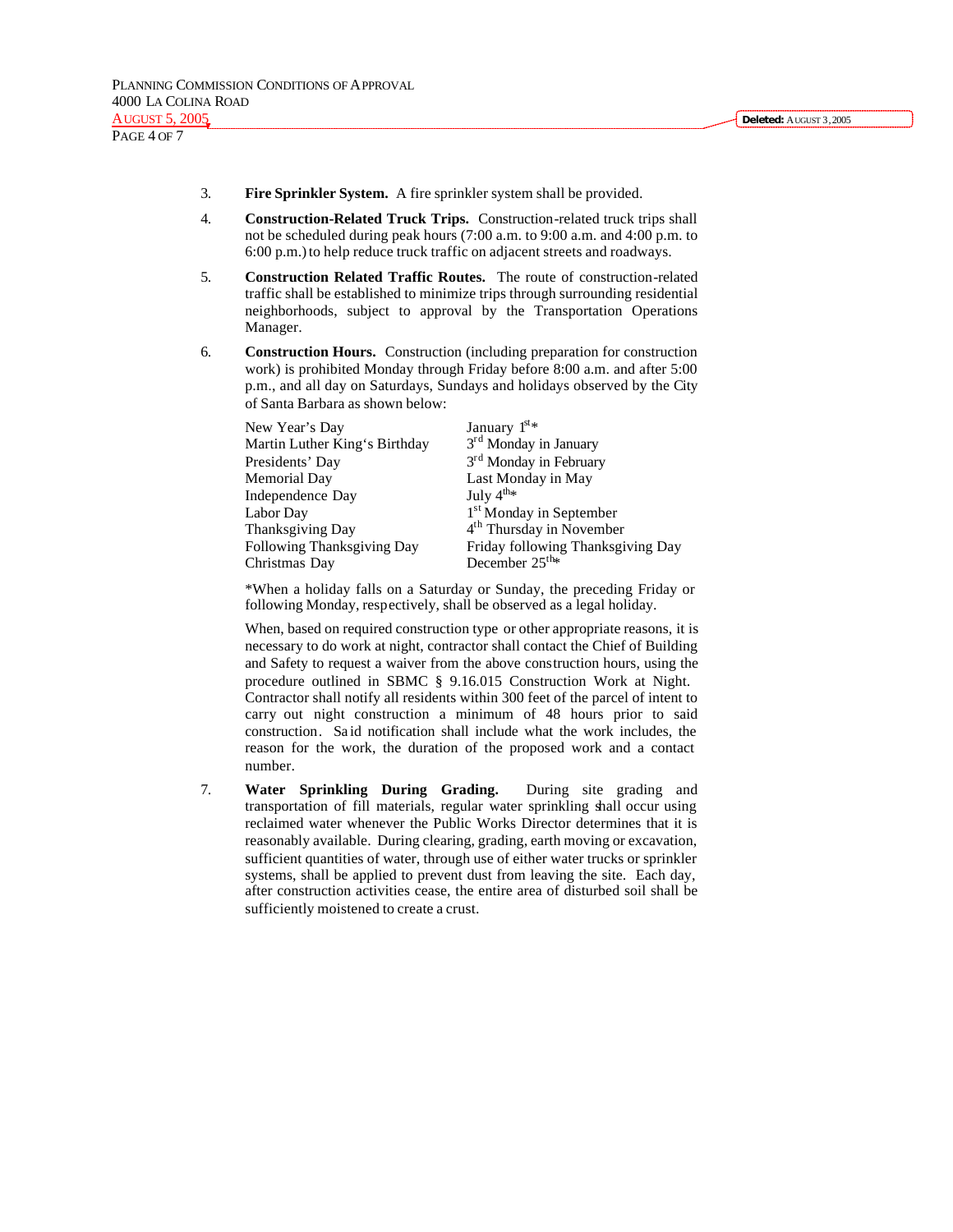PAGE 5 OF 7

Throughout construction, water trucks or sprinkler systems shall also be used to keep all areas of vehicle movement damp enough to prevent dust raised from leaving the site. At a minimum, this will include wetting down such areas in the late morning and after work is completed for the day. Increased watering frequency will be required whenever the wind speed exceeds 15 mph.

- 8. **Disturbed Soil Stabilization.** After clearing, grading, earth moving and/or excavation is completed, the entire area of disturbed soil shall be treated to prevent wind pickup of soil. This may be accomplished by:
	- a. Seeding and watering until grass cover is grown;
	- b. Spreading soil binders;
	- c. Sufficiently wetting the area down to form a crust on the surface with repeated soakings as necessary to maintain the crust and prevent dust pickup by the wind; or
	- d. Other methods approved in advance by the Air Pollution Control District.
- 9. **Construction Contact Sign.** Immediately after building permit issuance, signage shall be posted at the points of entry to the site that list the contra ctor(s) name, contractor(s) telephone number, work hours and site rules to assist Building Inspectors and Police Officers in the enforcement of the conditions of approval.
- 10. **Tree Protection.** All trees not indicated for removal on the site plan shall be preserved, protected and maintained.
- 11. **Construction Equipment Maintenance.** All construction equipment, including trucks, shall be professionally maintained and fitted with standard manufacturers' muffler and silencing devices.
- 12. **Conditions on Plans/Signatures.** All Planning Commission Conditions of Approval shall be provided on a full size drawing sheet as part of the drawing sets. A statement shall also be placed on the above sheet as follows: The undersigned have read and understand the above conditions, and agree to abide by any and all conditions which is their usual and customary responsibility to perform, and which are within their authority to perform.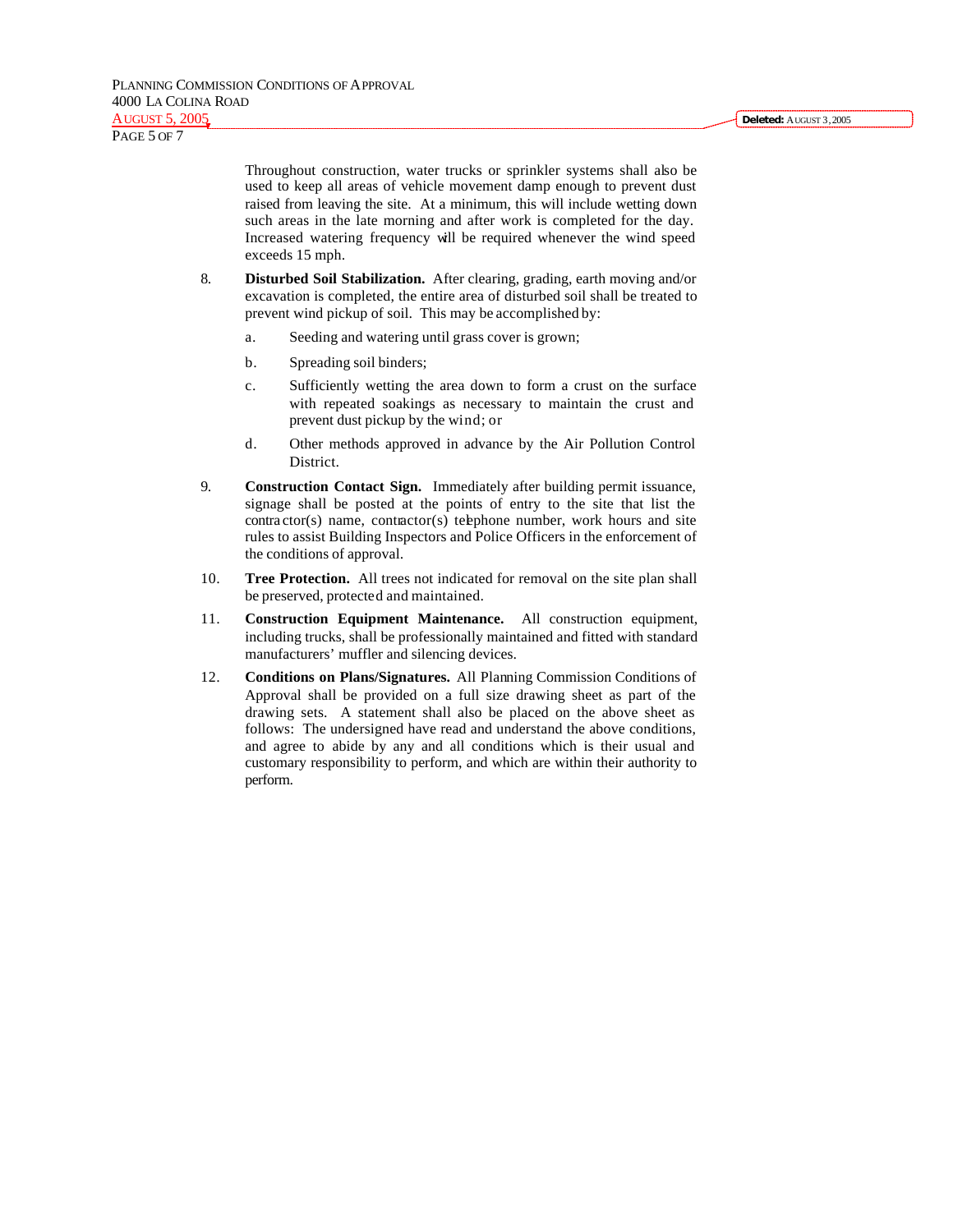Signed:

| <b>Property Owner</b> |      | Date        |
|-----------------------|------|-------------|
| Contractor            | Date | License No. |
| Architect             | Date | License No. |
| Engineer              | Date | License No. |

- **E. Prior to Certificate of Occupancy.** Prior to issuance of the Certificate of Occupancy, the Owner of the Real Property shall complete the following:
	- 1. **Repair Damaged Public Improvements.** Repair any damaged public improvements (curbs, gutters, sidewalks, etc.) subject to the review and approval of the Public Works Department. Where tree roots are the cause of the damage, the roots shall be pruned under the direction of a qualified Arborist.
	- 2. **Complete Public Improvements.** Public improvements as shown in the improvement/building plans.
	- 3. **Cross Connection Inspection.** A cross connection inspection by the Public Works Water Reclamation/Cross Connection Specialist.
	- 4. **Fire Hydrant Replacement.** Replace existing nonconforming type fire hydrant(s) with commercial-type hydrant(s) described in Standard Detail 6- 003.1 Paragraph 2 of the Public Works Department Standard Details.
	- 5. **New Construction Photographs.** Photographs of the new construction, taken from the same locations as those taken of the story poles prior to project approval, shall be taken, attached to 8 ½ x 11" board and submitted to the Planning Division.
- **F. Litigation Indemnification Agreement**. In the event the Planning Commission approval of the Project is appealed to the City Council, Applicant/Owner hereby agrees to defend the City, its officers, employees, agents, consultants and independent contractors ("City's Agents") from any third party legal challenge to the City Council's denial of the appeal and approval of the Project, including, but not limited to, challenges filed pursuant to the California Environmental Quality Act (collectively "Claims"). Applicant/Owner further agrees to indemnify and hold harmless the City and the City's Agents from any award of attorney fees or court costs made in connection with any Claim.